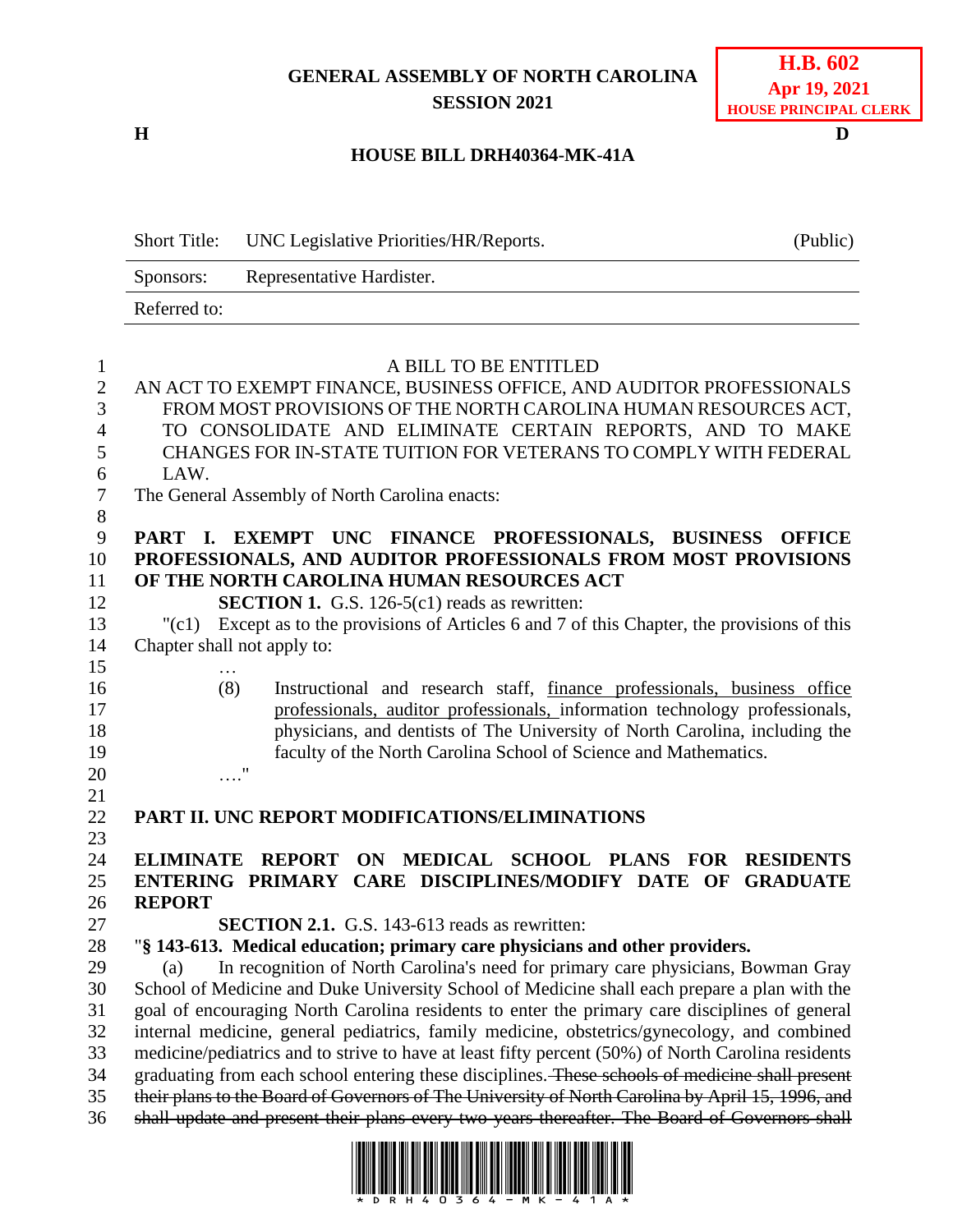report to the Joint Legislative Education Oversight Committee by May 15, 1996, and every two years thereafter on the status of these efforts to strengthen primary health care in North Carolina. (b) The Board of Governors of The University of North Carolina shall set goals for the Schools of Medicine at the University of North Carolina at Chapel Hill and the School of Medicine at East Carolina University for increasing the percentage of graduates who enter residencies and careers in primary care. A minimum goal should be at least sixty percent (60%) 7 of graduates entering primary care disciplines. Each school shall submit a plan with strategies to reach these goals of increasing the number of graduates entering primary care disciplines to the Board by April 15, 1996, and shall update and present the plans every two years thereafter. The Board of Governors shall report to the Joint Legislative Education Oversight Committee by May 11 15, 1996, and every two years thereafter on the status of these efforts to strengthen primary health 12 eare in North Carolina.

 Primary care shall include the disciplines of family medicine, general pediatric medicine, general internal medicine, internal medicine/pediatrics, and obstetrics/gynecology.

 (b1) The Board of Governors of The University of North Carolina shall set goals for State-operated health professional schools that offer training programs for licensure or certification of physician assistants, nurse practitioners, and nurse midwives for increasing the percentage of the graduates of those programs who enter clinical programs and careers in primary care. Each State-operated health professional school shall submit a plan with strategies for increasing the percentage to the Board by April 15, 1996, and shall update and present the plan every two years thereafter. The Board of Governors shall report to the Joint Legislative Education 22 Oversight Committee by May 15, 1996, and every two years thereafter on the status of these efforts to strengthen primary health care in North Carolina.

 (c) The Board of Governors of The University of North Carolina shall further initiate whatever changes are necessary on admissions, advising, curriculum, and other policies for State-operated medical schools and State-operated health professional schools to ensure that larger proportions of students seek residencies and clinical training in primary care disciplines. The Board shall work with the Area Health Education Centers and other entities, adopting whatever policies it considers necessary to ensure that residency and clinical training programs have sufficient residency and clinical positions for graduates in these primary care specialties. As used in this subsection, health professional schools are those schools or institutions that offer training for licensure or certification of physician assistants, nurse practitioners, and nurse midwives.

 (d) The progress of the private and State-operated medical schools and State-operated health professional schools towards increasing the number and proportion of graduates entering primary care shall be monitored annually by the Board of Governors of The University of North Carolina. Monitoring data shall include (i) the entry of State-supported graduates into primary care residencies and clinical training programs, and (ii) the specialty practices by a physician and each midlevel provider who were State-supported graduates as of a date five years after graduation. The Board of Governors shall certify data on graduates, their residencies and clinical 41 training programs, and subsequent careers by November-April 15 of each calendar year, 42 beginning in November of 2012, April of 2022, to the Fiscal Research Division of the Legislative Services Office and to the Joint Legislative Education Oversight Committee.

 (e) The information provided in subsection (d) of this section shall be made available to the Appropriations Committees of the General Assembly for their use in future funding decisions on medical and health professional education."

#### **EXEMPT UNC FROM REPORT ON GOVERNMENT FEES**

**SECTION 2.2.(a)** G.S. 143C-9-4 reads as rewritten:

"**§ 143C-9-4. Biennial fee report.**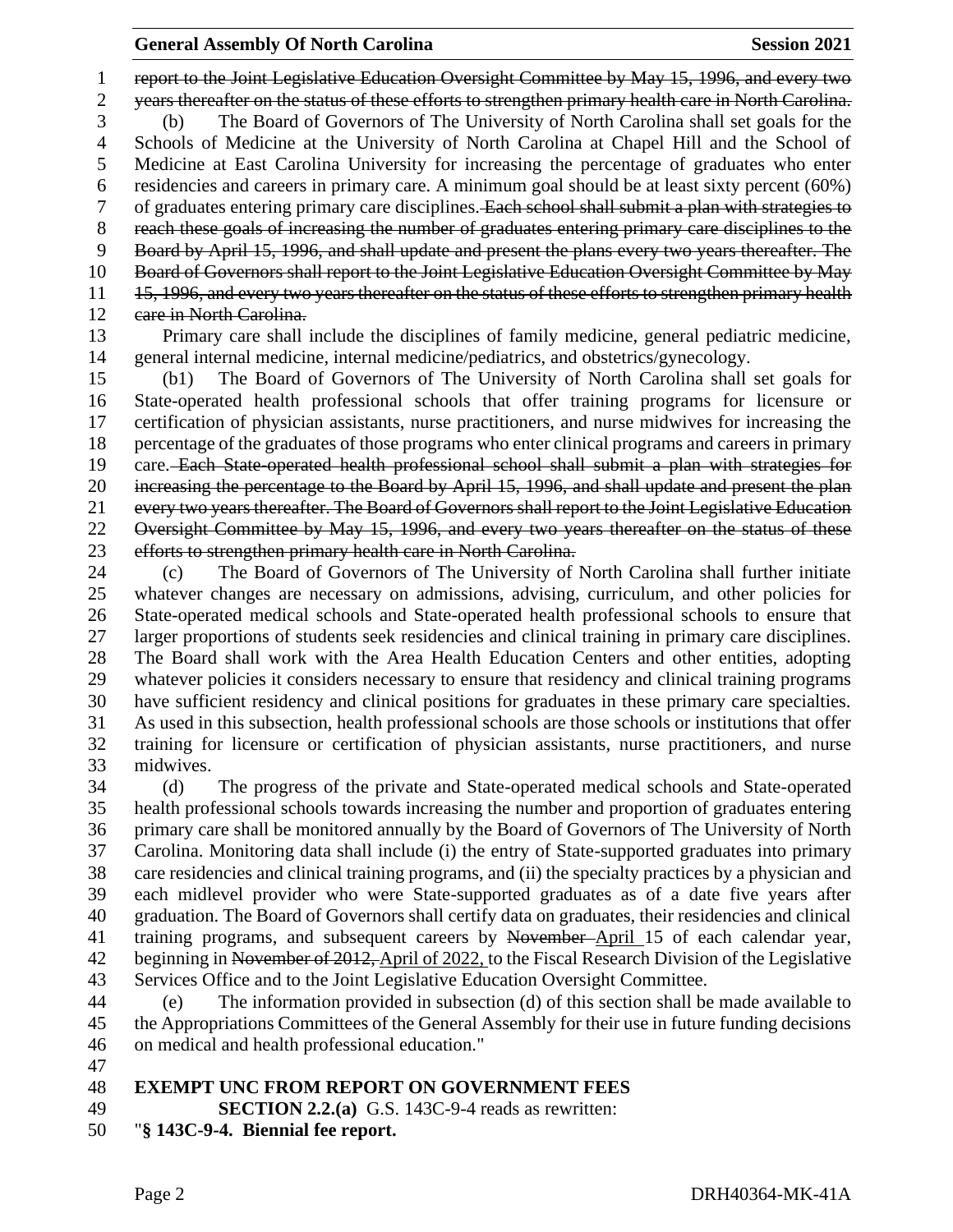#### **General Assembly Of North Carolina Session 2021**  (a) The Office of State Budget and Management shall prepare a report biennially on the fees charged by each State department, bureau, division, board, commission, institution, and agency during the previous two fiscal years. The report shall include the statutory or regulatory authority for each fee, the amount of the fee, when the amount of the fee was last changed, the number of times the fee was collected during the prior fiscal year, and the total receipts from the fee during the prior fiscal year. (b) The provisions of subsection (a) of this section shall not apply to The University of North Carolina." **SECTION 2.2.(b)** G.S. 116-11(9b) reads as rewritten: "(9b) The Board of Governors shall report by February 1 of each year to the Joint Legislative Education Oversight Committee, the Senate Appropriations Committee on Education/Higher Education, the House of Representatives Appropriations Subcommittee on Education, and the Fiscal Research Division on the actions and adjustments necessary to its budgetary policies, regulations, and standards resulting from the Current Operations Appropriations Act for the administration and operation of The University of North Carolina and the distribution of State and federal funds to constituent institutions. The report shall include at least the following information for each constituent institution: a. Guidelines related to State salaries of University of North Carolina employees, including range, median, and mean of faculty salaries at 21 the institution. … 23 k. The total amount of mandatory student fee revenue collected by **institution and fee type.** *l.* Any source of student auxiliary revenue that represents greater than 26 ten percent (10%) of the overall student auxiliary revenue by institution and revenue type. 28 m. Any source of sales revenue that represents greater than ten percent (10%) of the overall sales revenue by institution and sales revenue type." **MODIFY REPORT ON RESEARCH COLLABORATIONS ON MILITARY BEHAVIORAL HEALTH SECTION 2.3.** Section 10(d) of S.L. 2011-185 reads as rewritten: "**SECTION 10.(d)** On By July 1, 2012, 2021, and annually thereafter, the General Administration of The University of North Carolina System Office shall report its findings to the Joint Legislative Health Care Oversight Committee and to the House of Representatives and Senate Appropriations Subcommittees on Health and Human Services.House Homeland Security, Military, and Veterans Affairs Committee." **EDUCATOR PREPARATION/RECRUITMENT/EFFECTIVENESS REPORT CONSOLIDATION SECTION 2.4.(a)** Report on Number of School Administrators. – G.S. 116-74.21(c) is repealed. **SECTION 2.4.(b)** Future Teachers of North Carolina Report. – G.S. 116-41.32 is repealed. **SECTION 2.4.(c)** UNC-NCCCS 2+2 E-Learning Initiative. – Section 9.7(c) of S.L. 2008-107, as amended by Section 9.3(c) of S.L. 2010-31, reads as rewritten: "**SECTION 9.7.(c)** The University of North Carolina and Community Colleges System Office shall report by April 15, 2011, and annually thereafter, to the Joint Legislative Education Oversight Committee, the State Board of Education, the Office of State Budget and Management,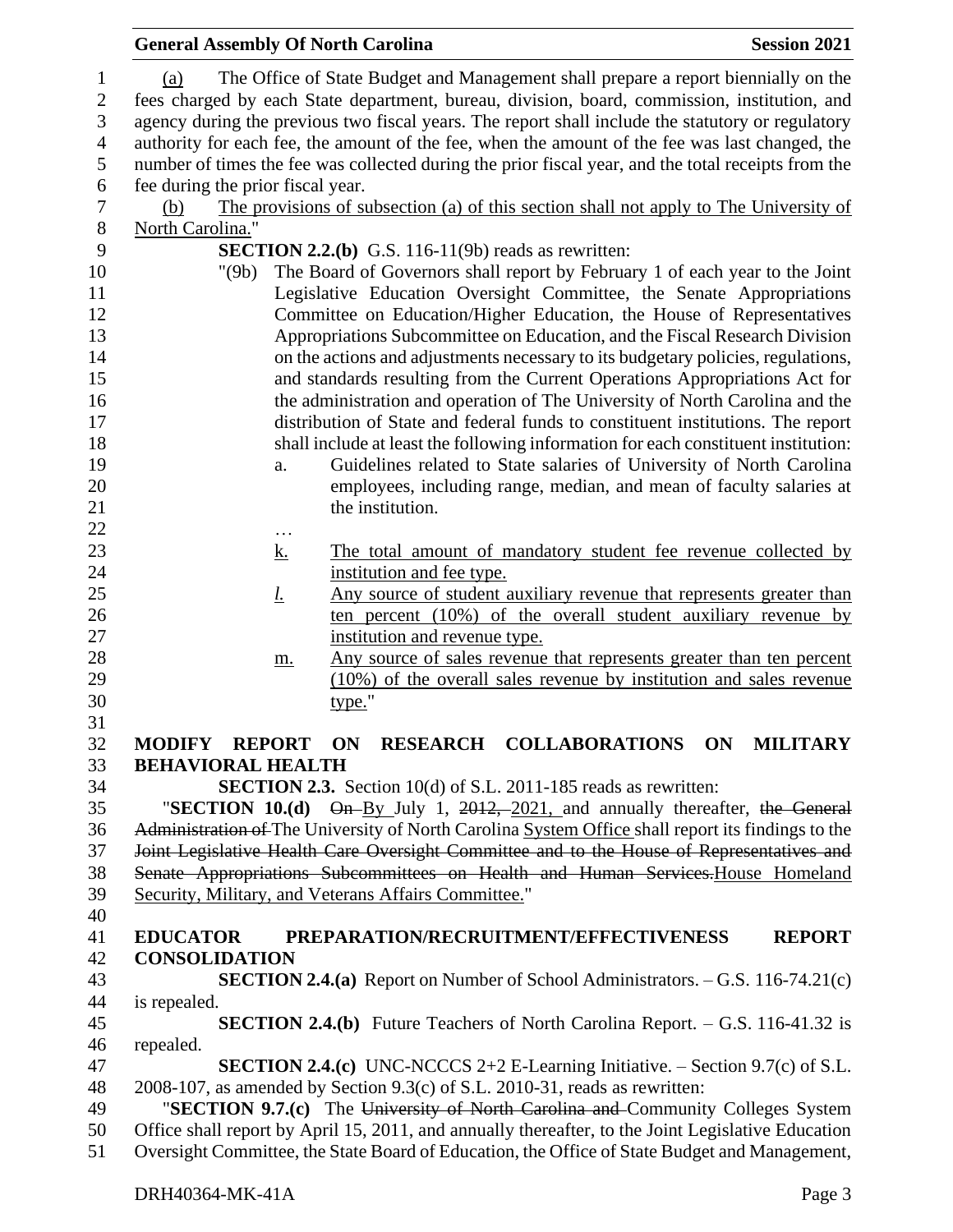|                  | <b>General Assembly Of North Carolina</b>                            | <b>Session 2021</b>                                                                              |
|------------------|----------------------------------------------------------------------|--------------------------------------------------------------------------------------------------|
|                  |                                                                      | and the Fiscal Research Division of the General Assembly on the implementation of the            |
|                  | UNC-NCCCS 2+2 E-Learning Initiative. This report shall include:      |                                                                                                  |
| (1)              | The courses and programs within the $2+2$ E-Learning Initiative;     |                                                                                                  |
| (2)              |                                                                      | The total number of prospective teachers that have taken or are taking part in                   |
|                  |                                                                      | this initiative to date broken down by the current academic period and each of                   |
|                  | the previous academic periods since the program's inception;         |                                                                                                  |
| (3)              |                                                                      | The total number of teachers currently in the State's classrooms, by local                       |
|                  | school administrative unit, who have taken part in this initiative;  |                                                                                                  |
| (4)              |                                                                      | The change in the number of teachers available to schools since the program's                    |
|                  | inception;                                                           |                                                                                                  |
| (5)              |                                                                      | The qualitative data from students, teachers, local school administrative unit                   |
|                  |                                                                      | personnel, university personnel, and community college personnel as to the                       |
|                  | impact of this initiative on our State's teaching pool; and          |                                                                                                  |
| (6)              |                                                                      | An explanation of the expenditures and collaborative programs between the                        |
|                  |                                                                      | North Carolina Community College System and The University of North                              |
|                  | Carolina, including recommendations for improvement."                |                                                                                                  |
|                  | <b>SECTION 2.4.(d)</b> G.S. 116-11(12d) reads as rewritten:          |                                                                                                  |
|                  |                                                                      | "(12d) The Board of Governors shall provide a comprehensive annual report on                     |
|                  |                                                                      | teacher educator education efforts at The University of North Carolina. The                      |
|                  |                                                                      | report shall include information about teacher educator education and                            |
|                  |                                                                      | recruitment, 2+2 initiatives, distance education programs focused on teacher                     |
|                  |                                                                      | education, and professional development programs for teachers and school                         |
|                  |                                                                      | administrators. initiatives to improve educator quality, student success                         |
|                  |                                                                      | measures, and strategic research and related efforts. The teacher-educator                       |
|                  |                                                                      | education report shall be due on April-October 15 of each year to the Joint                      |
|                  |                                                                      | Legislative Education Oversight Committee and Committee. The Board shall                         |
|                  | provide a copy of the report to the State Board of Education."       |                                                                                                  |
|                  |                                                                      |                                                                                                  |
| <b>ELIMINATE</b> | <b>CONSULTATION WITH GOV</b>                                         | <b>GOLF</b><br><b>OPS</b><br><b>ON</b><br><b>DEBT</b><br><b>FOR</b>                              |
|                  | <b>COURSES/TRANSIENT ACCOMMODATIONS FACILITIES</b>                   |                                                                                                  |
|                  | <b>SECTION 2.5.</b> G.S. $66-58(h)$ is repealed.                     |                                                                                                  |
|                  |                                                                      |                                                                                                  |
|                  |                                                                      | ELIMINATE REPORT ON UNC SYSTEM PRESIDENT'S STRATEGIC INITIATIVE                                  |
|                  | <b>RESERVE FUNDS FOR SPECIAL PROJECTS</b>                            |                                                                                                  |
|                  |                                                                      | <b>SECTION 2.6.</b> The University of North Carolina System Office shall not be required         |
|                  |                                                                      | to submit an annual report to the Joint Legislative Education Oversight Committee on the use of  |
|                  |                                                                      | funds from The University of North Carolina President's Strategic Initiative Reserve but shall   |
|                  |                                                                      | make this information available upon request to the Fiscal Research Division of the General      |
| Assembly.        |                                                                      |                                                                                                  |
|                  |                                                                      |                                                                                                  |
|                  | <b>ELIMINATE UNC ENROLLMENT GROWTH PROJECTION REPORT</b>             |                                                                                                  |
|                  | <b>SECTION 2.7.</b> G.S. 116-30.7 is repealed.                       |                                                                                                  |
|                  |                                                                      |                                                                                                  |
|                  |                                                                      | <b>ELIMINATE REPORT ON DEFAULTS ON PROJECTS WITHOUT PERFORMANCE</b>                              |
| <b>BONDS</b>     |                                                                      |                                                                                                  |
|                  | <b>SECTION 2.8.</b> Section 1.2 of S.L. 2010-148 reads as rewritten: |                                                                                                  |
|                  |                                                                      | "SECTION 1.2. The Department of Transportation ("DOT"), The University of North                  |
|                  |                                                                      | Carolina and its constituent institutions ("UNC"), ("DOT") and the Department of Administration  |
|                  |                                                                      | ("DOA") shall monitor all projects in those agencies and institutions that are let without a     |
|                  |                                                                      | performance or payment bond to determine the number of defaults on those projects, the cost to   |
|                  |                                                                      | complete each defaulted project, and each project's contract price. Beginning March 1, 2011, and |